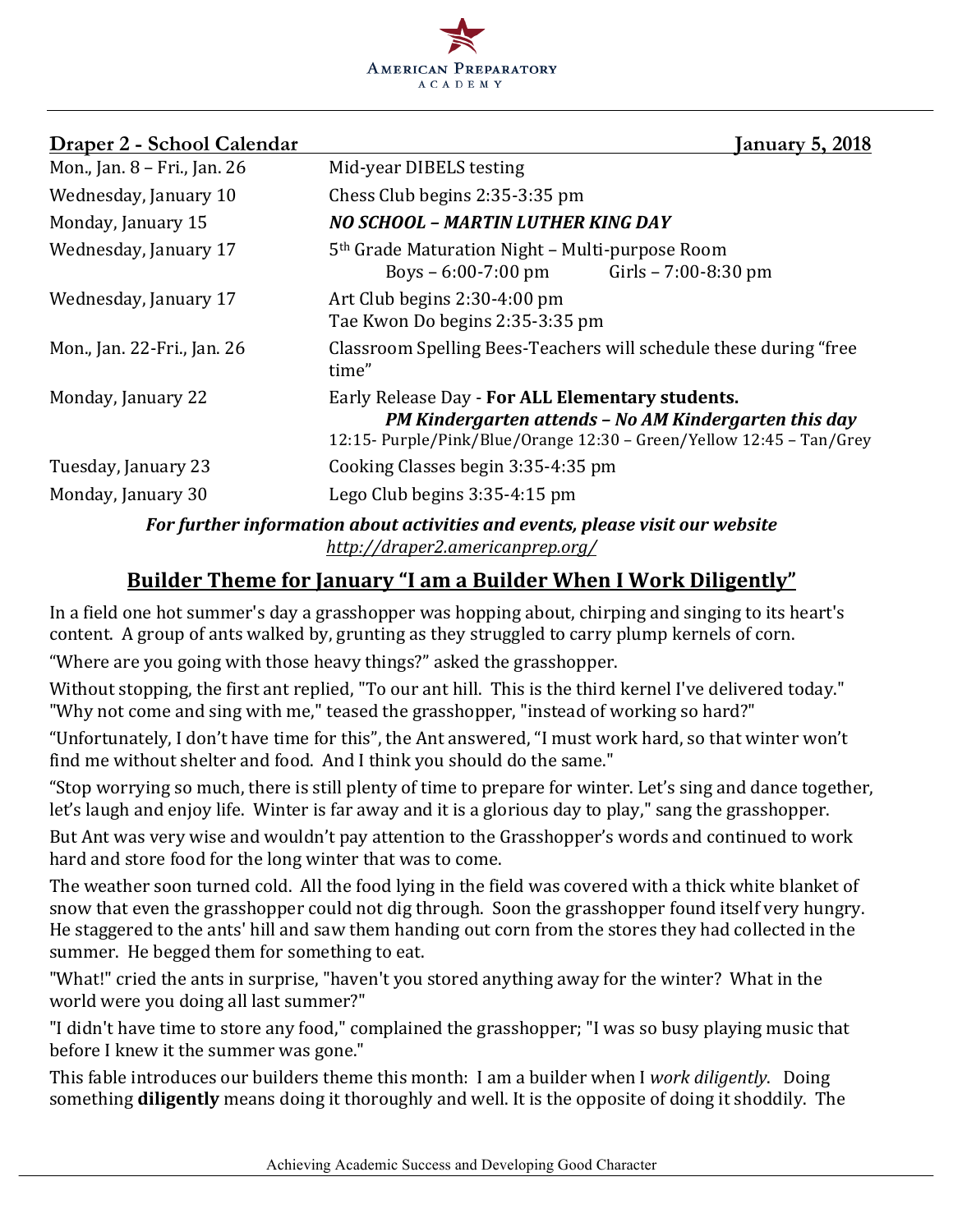

beginning of the year presents a great opportunity for each one of us to commit to working diligently at our schoolwork, our jobs, our exercise program, and our goals. Ready... set... let's go to work!

# **YEARBOOK 2017/2018!!**

We are pleased to announce that we will have a 2017/2018 yearbook!! Our wonderful Yearbook committee, Marion Minson, Jori Thomas and Mandy Brown are diligently working toward making a beautiful book to hold all of this year's memories for our students.

Our yearbook is planned to include all color pages and a sturdy soft cover. If you would like to order a hard cover, there will be a minimal additional cost.

**Standard Yearbook Pricing – Before 2/16/18**

Soft Cover - \$12.00 Hard  $Cover - $16.00$ 

**Yearbook Pricing – After 2/16/18 & before 4/16/18 (Last date orders will be accepted.)** Soft Cover - \$15.00 Hard Cover - \$20.00

## **Order online at YBPay.lifetouch.com with the Yearbook ID code: 13453318**

# **Pictures For The Yearbook**

Do you have pictures you would like to have considered for our Yearbook? If so, please send them to the following email address and our Yearbook committee will look at them to possibly add to our Yearbook. d2yearbook@apamail.org

# **THANK YOU! The FALL Barnes & Noble bookfair was a HUGE success!**

Just prior to Christmas break we were able to hear back from Barnes & Noble on the APA book fair held in November. The book fair had \$10,025.53 in-store sales and \$476.67 on online sales, which means that APA was able to receive \$2,500.00 for curriculum and books! It was a huge success and it couldn't have been accomplished without YOU!

Thank YOU for all of your help and support with making the book fair great!

## **Uniforms**

So far this year we have been concentrating on getting all of our students in the proper groups and readjusting the rooms. This has taken up most of our time. Now that we just began our third term at school, we are beginning to turn more of our attention to uniforms. We are seeing a lot of improper uniforms. To help our students be dressed for success, you may be seeing bright pink papers coming home, stapled to Learning Plans explaining what is incorrect with your student(s) uniforms. Please take care of this as soon as possible. If you have any questions, please contact your teacher first. Thank you.

## **Parent Student Handbook: Uniforms**

## Beliefs and Guidelines; Policies: Our dress code is based on our belief that uniforms:

- 1. Decrease distractions in the learning environment
- 2. Increase respect for learning (students, parents, staff)
- 3. Increase respect for students (staff, parents, public)
- 4. Simplify school readiness on a daily basis for parents and students
- 5. Prepare students for future success by teaching them professional dress

# Our dress code was developed with these guidelines in mind:

- 1. Simplicity as few pieces as necessary to achieve benefits listed above
- 2. Avoid individualization few optional pieces to avoid class distinctions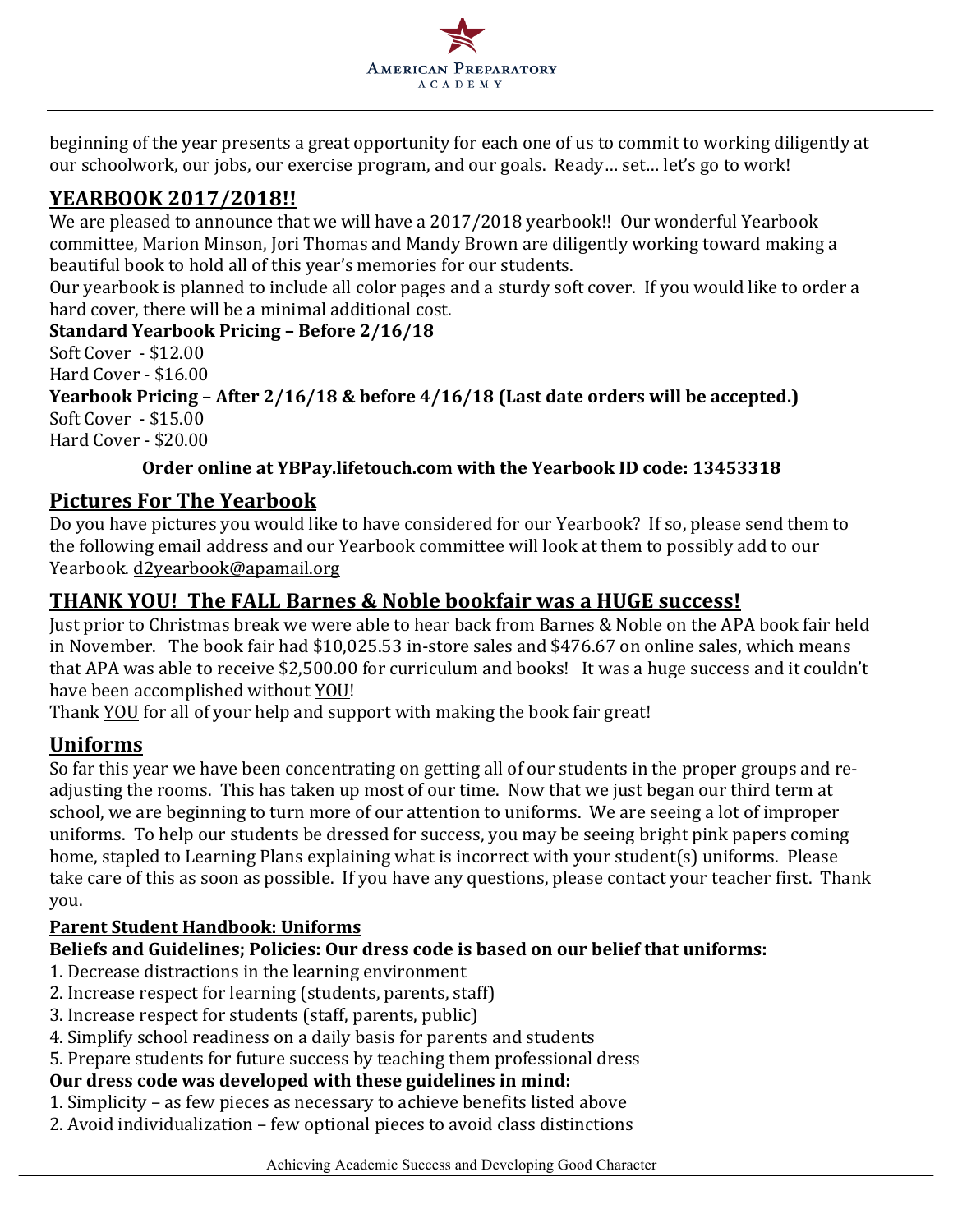

## 3. Affordability

4. Durability 

5. Ease of implementation by American Prep and by parents and student

### **Policies**

1. Students should be in school dress code any time they are on school grounds during the school day, with the exception of PE and recess times.

2. Students will not be allowed in class unless their dress adheres to the dress code. Parents will be called to bring appropriate clothing or take the student home to get appropriate clothing if students appear at school out of uniform.

3. Nametags are supplied by American Preparatory Academy. Nametags are part of the required uniform and will be subject to APA uniform policies. Students are asked to leave their nametags at school at the end of each day so that they are less likely to be lost or forgotten. Lost nametags may be replaced for \$5 from the school office. Lost magnet backs may be replaced for \$1.

#### **Exemptions**

Under the Utah Code, the school administrator is allowed to grant an exemption from complying with dress code to a student for extenuating circumstances. The administrator will carefully consider all requests for exemptions, and grant those which are clearly necessary. (For instance, unusual medical circumstances might constitute a "clearly necessary" situation.) The administrator is directed to develop individual dress guidelines which, insofar as is possible, approximate the approved dress code for each student who receives an exemption from the dress code due to extraordinary circumstances.

## **Carpool Corner**

Please remember the following carpool principles and communicate that to anyone in your family that is new to our system.

Please approach from the north to enter our driveway with a right-hand turn. Please NO NOT use the neighborhood to turn around. Go around the soccer field and drop off in one line in the morning. Pull up as far as you can and if you need to spend extra time unloading, please use the spaces in the front of the line so we can load other cars into the drop off zone. In the afternoon, split into the lanes with your carpool pick-up zone.

# **<u>Substitutes Needed in APA Daycare at the Early Learning Center</u>**

For over a year now, we have offered a fantastic service to our teachers and staff by providing low cost childcare for their children.

We are in need of substitutes at our Early Learning Center. This would be something that would be perfect for a parent that has children at our Draper 1, 2  $\&$  3 campuses, being that the center is located in the early learning center across the street from Draper 1.

## Any interested applicants please contact the Jennifer Brown at 801-712-5832.

## **Bus Program**

We are happy to report the bus program is up and running! We have had enough participation to maintain two routes, one running on the east side of I-15 and another on the west side of I-15. We are committed to keeping the buses running until the end of the year, but we will need more families to sign up to make the program sustainable long term.

So if you have considered using the bus, now is your chance! Please follow this link to review the map and determine if there is a bus stop convenient for your family. There you can also find the time table and bus application. Sign up now to get started in January!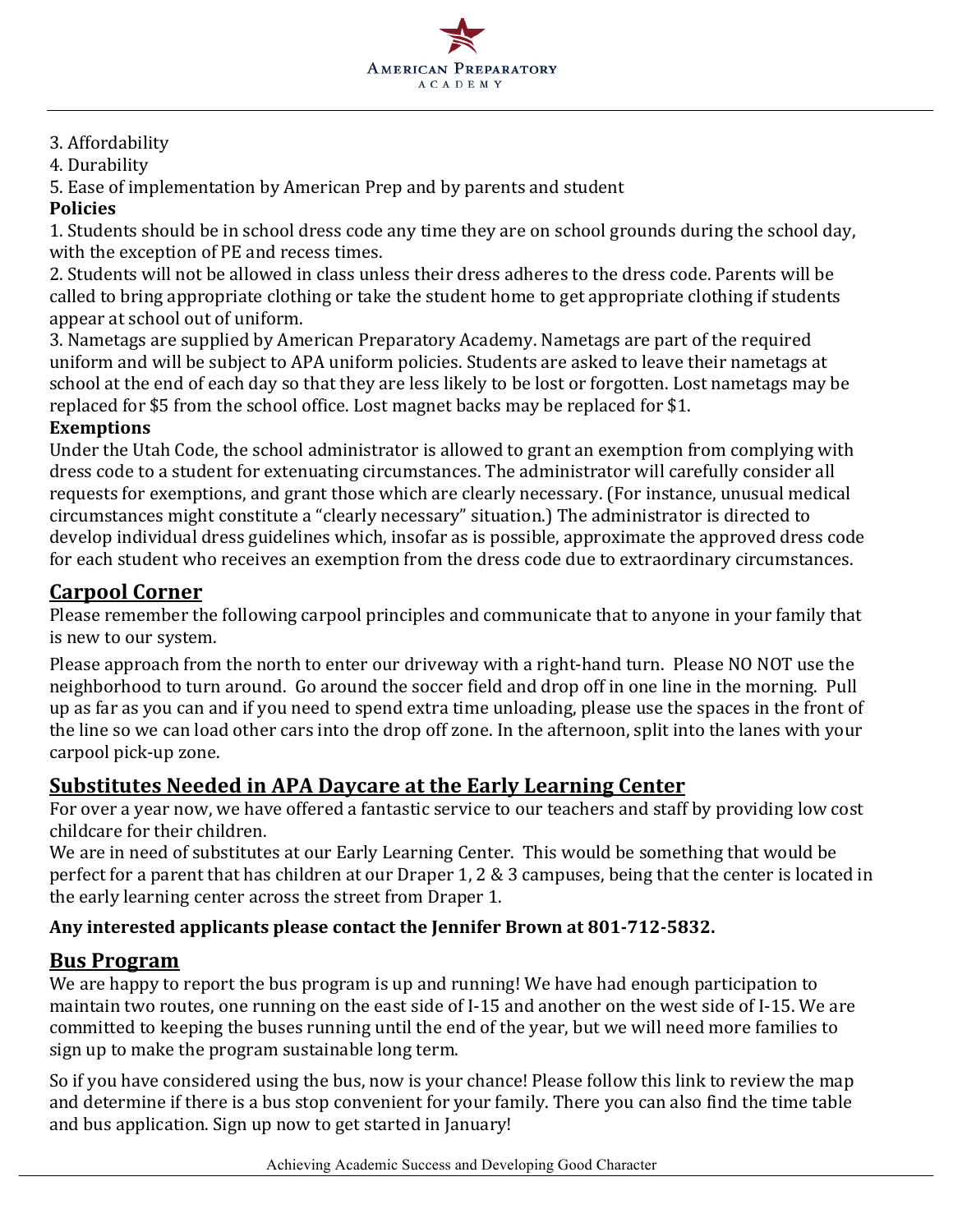

#### https://www.americanprep.org/bus-program/

You can also navigate to this page from the Draper 2 and 3 websites, under the RESOURCES tab.

Here is what one parent had to say about their experience:

We are so grateful for the D2 bus program! It makes life so much easier for us since we both work full*time.* The expense is worth it because it spares us the stress of being late to work or having to leave early. *And, our girls love their bus driver who strives to make the bus a friendly, safe environment for all. - Nicole*

Thank you! Emily Peery Bus Coordinator bus@apamail.org

#### **After School Clubs**

We are finalizing some of the after school activities for the upcoming calendar year and wanted to let parents know about our new weekly schedule.

| Tuesdays   | Introduction to healthy cooking class 3:35-4:35 for 8 weeks starting Jan. 23rd<br>Lego Club-every other Monday unless parent volunteers would be willing to help<br>Mr. Phinney. Beginning Tuesday, January 30 <sup>th</sup> , schedule below. |
|------------|------------------------------------------------------------------------------------------------------------------------------------------------------------------------------------------------------------------------------------------------|
| Wednesdays | Art Haven (formerly Smart with Art) classes 2:30-4:00 starting Jan 17 <sup>th</sup><br>Chess Club-Every other Wednesday starting Jan. 10th<br>Tae Kwon Do 2:35-3:35 for 3 weeks starting Jan. 17th                                             |
| Thursday   | Learning through Robotics 2:40-3:40 starting Feb. 1st<br>Tae Kwon Do 2:35-3:35 for 3 weeks starting Jan. 17th                                                                                                                                  |

## **Lego Club**

Lego Club for the rest of the year will be held on Tuesdays from  $3:35$  to  $4:15$  on (this is a 15 min shorter than the past... it seemed those last 15 minutes were the most restless ones). Below are the dates -

| 1/30/2018 | 3/13/2018 | 4/24/2018 |  |
|-----------|-----------|-----------|--|
| 2/13/2018 | 3/27/2018 | 5/8/2018  |  |
| 2/27/2018 | 4/10/2018 | 5/22/2018 |  |

## **Sibling Enrollment**

It is time to begin enrolling our siblings for the upcoming  $2018/2019$  school year. If your student(s) have a *sibling* that will turn 5 before September 1<sup>st</sup>, or if you would like an older sibling to come to APA, please go to the link below and register your sibling. **This application is for SIBLINGS ONLY of** students currently attending one of our American Prep schools. Not, cousins, neighbors *etc.* https://goo.gl/forms/GtxugbiplHkvHCEf2

The deadline for this application is Friday, February  $16<sup>th</sup>$ .

## **Go Fund Me**

One of our families experienced a tragedy over the Holidays. They have set up a Go Fund Me page to help get them through this tough time. If you are able, please follow the link below. Thank you so much in advance for any contributions.

https://www.gofundme.com/im-memory-of-my-husband-nathan-sis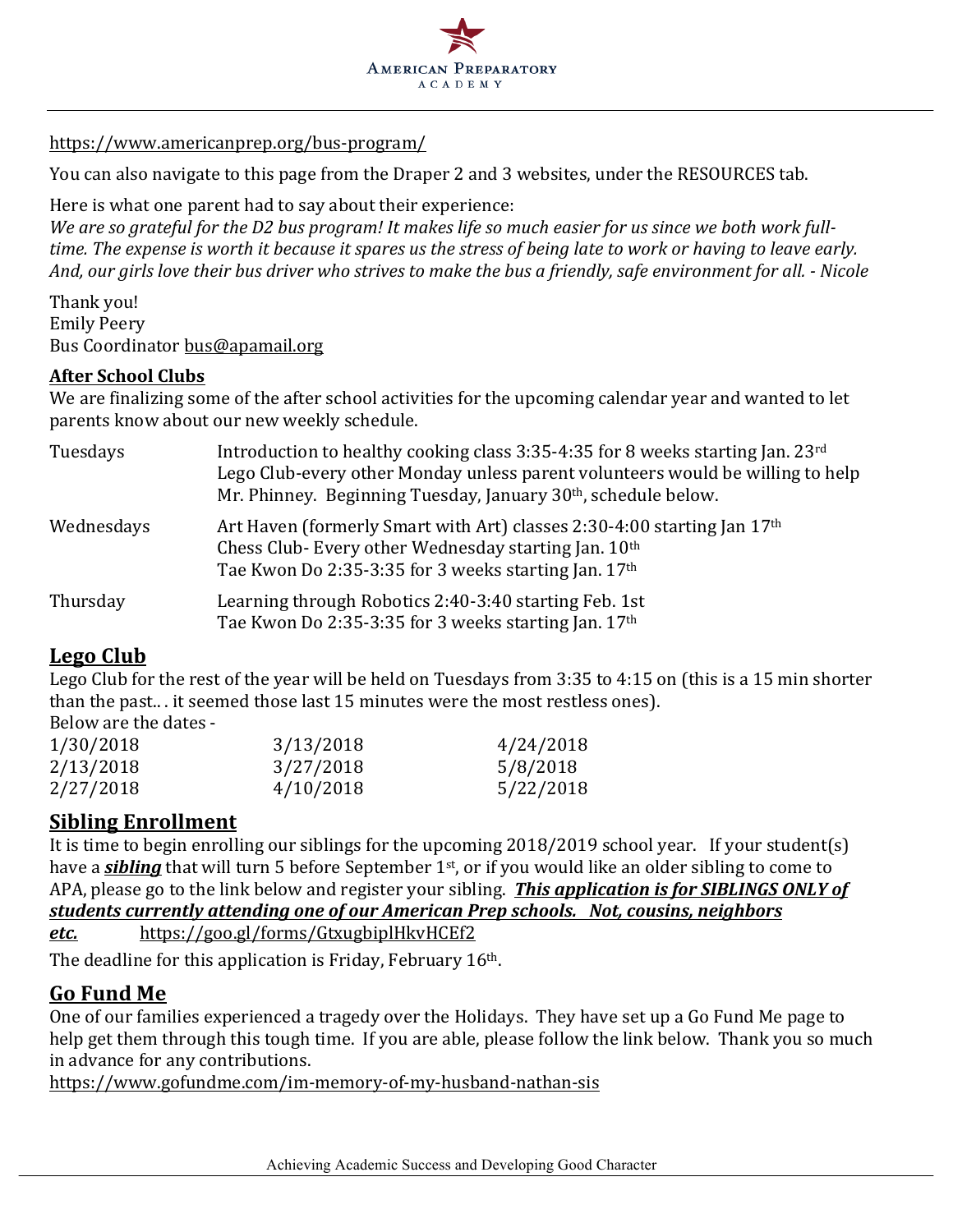

# *FSO Happenings*

# **Staff Appreciation Week**

We need MANY hands to prepare for one of the best weeks at APA...Staff Appreciation Week! There are many ways to help...decorate a door, help with daily snacks and treats, make mailbox goodies, volunteer for our Staff Appreciation Luncheon, or decorate the school. If you would like to help, please email Marianne Porter mariannehporter@gmail.com or Jen Hardy jsloris.phredd@gmail.com to help with this amazing week. Staff Appreciation Week is Feb 12-16.

## **Got Hours??**

Check out the FSO Bulletin Board just outside the Multi-Purpose Room. We love recognizing our amazing parent volunteers! Submit your hours to volunteerdraper2@apamail.org. We would love to see your name there too!

# **From Your Character Development Team**

We are so excited for our value of the month: working diligently! Our mystery guest is set to visit us during our morning assemblies this Tuesday (K-3rd) and Wednesday (4th-6th) at 8:15 (the 9th and 10th of January). Parents are welcome to come and see who is coming to APA this month!

5th and 6th Grade... we have our Galaxy Quest coming up at the start of next month. Watch for information coming soon!

Thank you again to all who supported our Hygiene Drive last month. We were blown away by your generous hearts!!

# **<u>Sixth Grade RU Book of the Year Challenge</u>**

Our sixth grade students will be reading to determine the 2017-2018 Sixth Grade Book of the Year Award! At the end of the reading period, Feb. 14th, students who have read at least two books from the list and turn in the reading log will be invited to a pizza party and will be able to campaign for their favorite. Any student who participates will vote and a winner will be declared! Remember, all books read count toward RU reading. Those reading all of the six books will qualify for a special prize.

Books in the challenge include: